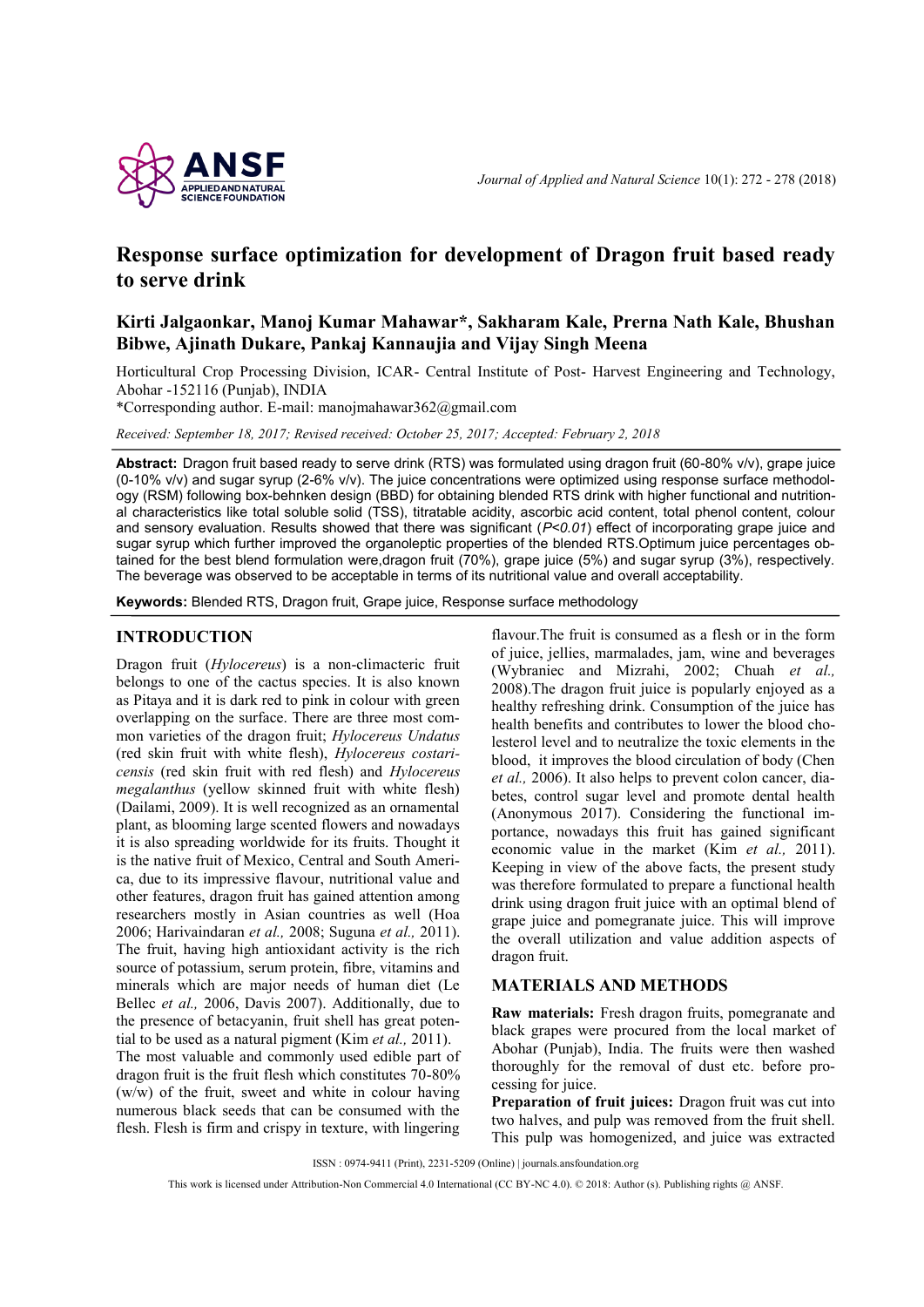by filtering it through a muslin cloth. Pomegranate skin and pericarp was removed, and arils were separated. Arils were crushed, and juice was extracted by filtering it through a muslin cloth. Black grapes were crushed for the extraction of juice. Extracted juices were heated individually at 85±2°C for 3 minutes and then centrifuged at 7000 rpm for 10 minutes to remove some undesirable material present if any. Pure juice was filled in the glass bottles and pasteurized at  $85\pm2^{\circ}$ C for 15 minutes to kill the spoilage forming bacteria. These juices were then stored in the cold chamber maintained at 4°C till further use.

**Preparation of sugar syrup:** For the preparation of sugar syrup 100 g of sugar was dissolved in 100 ml of water and placed over the hot plate (90°C) to prepare a homogenous mixture.Pomegranate juice was used as a supplement for making up the resultant volume to 100% and its concentration got varied for each experimental run based on the amount of other three juice used.

**Experimental design:** Response surface methodology was used for the experimental design and optimization of the juice constituents to achieve the best possible combination of RTS. Experiments were laid down using three independent variables with their respective three levels, i.e. dragon juice (60-80%), grape juice (0- 10%) and sugar syrup (2-6%) using box-behnken design. The concentration of selected process variables was decided on the basis of a review of the literature and preliminary trials. The coded and actual level of the variables along with 17 experimental runs is presented in Table 1. The effect of these independent variables was evaluated on selected process responses, *i.e.* total soluble solids (° Brix), pH, titratable acidity (%), ascorbic acid (mg/100g), total phenol content (mg/100g) and sensory evaluation which include taste, color, flavor, overall acceptability.

**Statistical analysis:** Data analysis using regression coefficients (*β*) was accomplished using Design expert software 9.0 (Stat-Ease Inc., Minneapolis, USA). A quadratic polynomial regression model was assumed for predicting the response variable (Y) and the data were fitted in the form of second order polynomial equation as equation 1.

$$
Y = \beta_0 + \sum_{i=1}^{n} \beta_i X_i + \sum_{i=1}^{n} \sum_{j=i+1}^{n} \beta_{ij} X_i X_j + \sum_{i=1}^{n} \beta_{ii} X_i^2 \dots (1)
$$

Where, Xi, Xj are independent variables which influence the response Y (dependent variable) and "n" is a number of dependent variables.  $\beta_o$ ,  $\beta_i$  and  $\beta_{ij}$  are the regression coefficients to be determined. The adequacy of the model was determined using model analysis, lack-of-fit test and coefficient of determination  $(R^2)$ values.  $R^2$  value represents the proportion of variability in the data accounted for by the model. Response sur-

face plots were also generated using RSM to substantiate the graphical representation of experimental data further.

**pH and total soluble solids (TSS):** pH of the RTS was measured using digital pH meter (Make: EU-TECH, range: 0 to 14, resolution 0.01 pH), whereas total soluble solids were measured using digital refractometer (Make: ATAGO, range: 0 to 93% brix).

**Titratable acidity (TA) and ascorbic acid (AA):**  AOAC (2000) methods were employed for analysis of titratable acidity (TA) (Method 942.15), ascorbic acid (AA) (Method 967.21).

**Colour:** Colour of developed RTS was measured using Hunter colorimeter D25 optical sensor (Hunter Associates Laboratory, Trestoa, VA, USA) in terms  $L^*$ ,  $a^*$  and  $b^*$  values.

**Total phenol content (TPC):** 5 ml juice was dissolved in 20 ml of 80% ethanol and centrifuged. Then 0.1 ml of aliquot was taken and the volume was made up to 3 ml with water. 0.5 ml of Folin-Ciocalteu reagent (FCR) was added into the sample and after 10 minutes, 2 ml of 20% sodium carbonate solution was added. Sample was mixed thoroughly and tubes were placed in a dark place for exactly 30 minutes. Total phenolic was determined calorimetrically at 750 nm against reagent blank.

**Sensory evaluation:** Sensory evaluation of developed RTS drink was carried out as per BIS method [BIS: 6273-(1971)] using 9 point hedonic scale.

**Optimization:** Optimum values of the processing variables by which best quality end product can be obtained were worked out with numerical optimization technique of multiple responses using RSM. This process requires assigning goals i.e. maximum, minimum and keeping in range for process variables and responses. Optimal solution having maximum desirability has been selected and experiments were carried out on those conditions to reassure those values.

**Table 1.** Experimental design with actual and coded values (in parenthesis).

| Experi-                  | fruit<br>Dragon        | Grape juice, | Sugar<br>syr-      |
|--------------------------|------------------------|--------------|--------------------|
| mental run               | juice, $X_1$ , $(\% )$ | $X_2,$ (%)   | up, $X_3$ , $(\%)$ |
| 1                        | 70(0)                  | 5(0)         | 4(0)               |
| 2                        | 80(1)                  | $0(-1)$      | 4(0)               |
| 3                        | $60(-1)$               | $5(0)$       | $2(-1)$            |
| $\overline{\mathcal{L}}$ | 70(0)                  | 5(0)         | 4(0)               |
| 5                        | 70(0)                  | 5(0)         | 4(0)               |
| 6                        | 70(0)                  | $0(-1)$      | 6(1)               |
| 7                        | 80(1)                  | 5(0)         | $2(-1)$            |
| 8                        | $60(-1)$               | 5(0)         | 6(1)               |
| 9                        | 70(0)                  | $0(-1)$      | $2(-1)$            |
| 10                       | 80(1)                  | 5(0)         | 6(1)               |
| 11                       | 80(1)                  | 10(1)        | 4(0)               |
| 12                       | 70(0)                  | 10(1)        | 6(1)               |
| 13                       | $60(-1)$               | 10(1)        | 4(0)               |
| 14                       | $60(-1)$               | $0(-1)$      | 4(0)               |
| 15                       | 70(0)                  | 10(1)        | $2(-1)$            |
| 16                       | 70(0)                  | 5(0)         | 4(0)               |
| 17                       | 70(0)                  | 5(0)         | 4(0)               |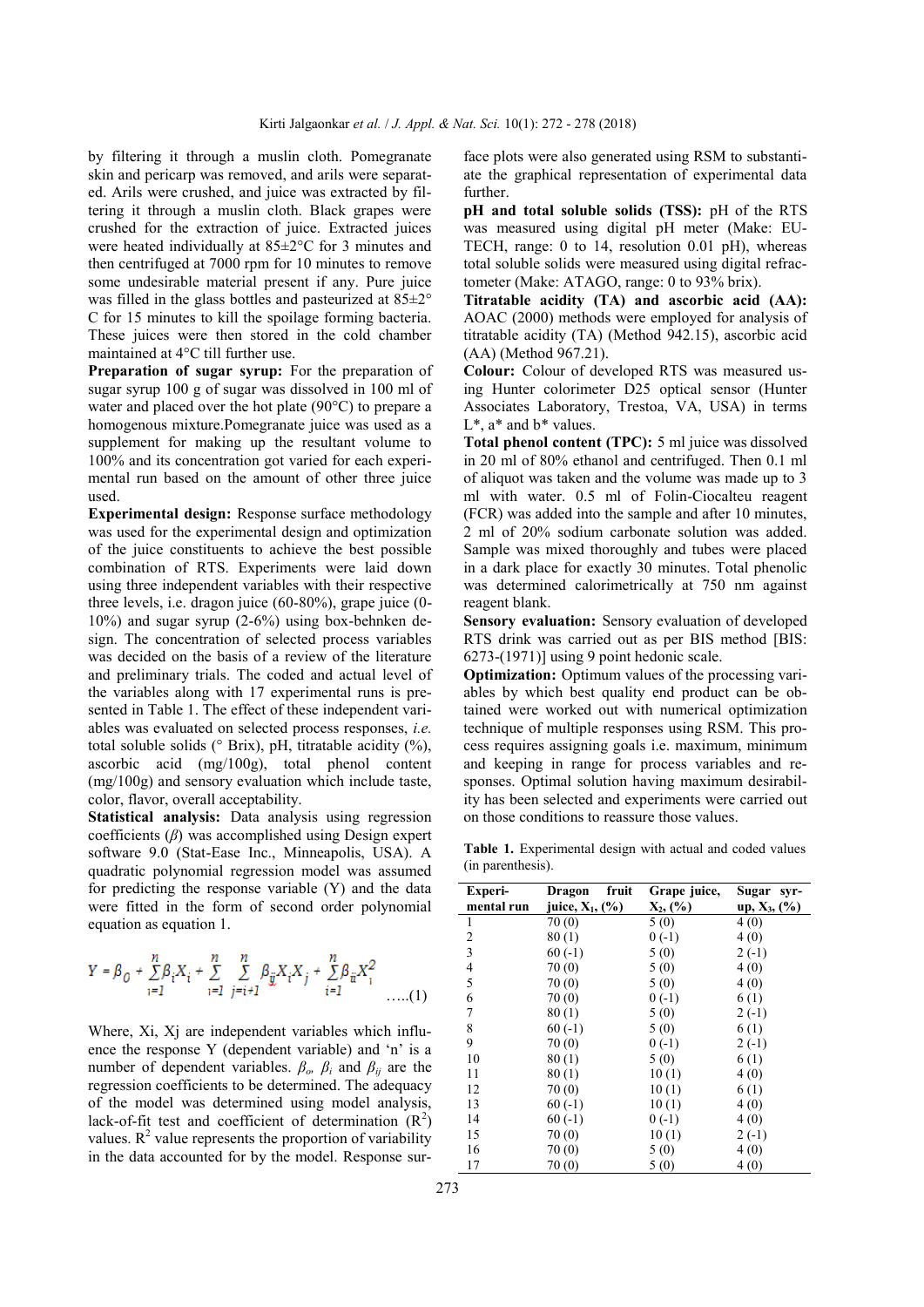|                                                                                                                          |                   |                     | Table 2. ANOVA and regression coefficients of the second  |                               |                                                                                   | order polynomial models for various responses.                                           |                                                          |                                                                                                                                                                              |                                          |                                                                                              |                                                                                            |                               |
|--------------------------------------------------------------------------------------------------------------------------|-------------------|---------------------|-----------------------------------------------------------|-------------------------------|-----------------------------------------------------------------------------------|------------------------------------------------------------------------------------------|----------------------------------------------------------|------------------------------------------------------------------------------------------------------------------------------------------------------------------------------|------------------------------------------|----------------------------------------------------------------------------------------------|--------------------------------------------------------------------------------------------|-------------------------------|
| Response                                                                                                                 | 필                 | TSS                 | Titratable<br>acidity                                     | acid con-<br>Ascorbic<br>tent |                                                                                   | $\tilde{\mathbf{z}}^*$                                                                   | $\sum_{i=1}^{k}$                                         | Total phenol<br>content                                                                                                                                                      | Taste                                    | Colour                                                                                       | vour<br>$F1a-$                                                                             | accepta-<br>bility<br>Overall |
| ntercept                                                                                                                 | 4.82              | 13.66               | 23                                                        | 9.22                          | 8.34                                                                              | 16.58                                                                                    | 46                                                       | 25.00                                                                                                                                                                        | 7.20                                     | $\ddot{0}$                                                                                   | 6.60                                                                                       | 7.00                          |
|                                                                                                                          | $.15***$          | $0.76***$           | $0.021***$                                                | $1.17***$                     |                                                                                   |                                                                                          | $0.96***$                                                |                                                                                                                                                                              |                                          |                                                                                              |                                                                                            |                               |
|                                                                                                                          | $0.03**$          | $0.31**$            |                                                           | $-0.49***$                    |                                                                                   |                                                                                          |                                                          |                                                                                                                                                                              |                                          |                                                                                              |                                                                                            |                               |
|                                                                                                                          |                   | $0.83***$           |                                                           | $-0.07$                       |                                                                                   |                                                                                          |                                                          |                                                                                                                                                                              |                                          |                                                                                              |                                                                                            |                               |
|                                                                                                                          |                   |                     | $0.003$<br>$0.01$<br>$0.01$<br>$0.01$<br>$0.01$<br>$0.01$ | $0.30**$                      | $3.22***$<br>$1.48***$<br>$0.29$<br>$1.25***$<br>$0.21$<br>$0.20***$<br>$1.20***$ | $-2.60***$<br>$-1.10***$<br>$0.22*$<br>$0.43***$<br>$0.64***$<br>$0.66***$<br>$-0.56***$ | $-0.02$<br>$0.092$<br>$0.05$<br>$0.13$<br>$0.08$<br>0.18 | $-10.03***$<br>$-3.34***$<br>$-9.76$<br>$-0.76$<br>$-1.35$<br>$-1.38$<br>$-1.38$<br>$-1.38$<br>$-0.868$                                                                      | $-0.63**$<br>0.63 **<br>0.25<br>0.75 **  | $1.75***$<br>$-0.25$<br>$-0.393E-17$<br>$-0.50$<br>$-0.50$<br>$-0.50$<br>$-0.75*$<br>$0.75*$ | $-0.25$<br>$-0.63**$<br>$-0.13$<br>$-1.00***$<br>$-0.50*$<br>$-0.33$<br>$-0.33$<br>$-0.18$ |                               |
| $\begin{array}{l} \stackrel{\cdot}{X_1} \ast \stackrel{\cdot}{X_3} \\ X_2 \ast \stackrel{\cdot}{X_3} \\ X_1 \end{array}$ |                   | $\frac{0.25}{0.03}$ |                                                           | 0.050                         |                                                                                   |                                                                                          |                                                          |                                                                                                                                                                              |                                          |                                                                                              |                                                                                            |                               |
|                                                                                                                          | 0.01              | $-0.03$             |                                                           | $-1.46E-17$                   |                                                                                   |                                                                                          |                                                          |                                                                                                                                                                              |                                          |                                                                                              |                                                                                            |                               |
|                                                                                                                          | $\overline{0.01}$ | $-0.26$             | 0.01                                                      | $0.42***$                     |                                                                                   |                                                                                          |                                                          |                                                                                                                                                                              |                                          |                                                                                              |                                                                                            |                               |
|                                                                                                                          | 0.02              | $0.41*$             | $-0.01*$                                                  | $.37***$                      |                                                                                   |                                                                                          | $-0.48**$                                                |                                                                                                                                                                              | $-6.62E-18$<br>1.00 **<br>-0.23<br>-0.23 |                                                                                              |                                                                                            |                               |
|                                                                                                                          | $0.03*$           | 0.33                | 00(                                                       | 0.03                          | 0.16                                                                              | $1.11***$                                                                                | 0.19                                                     | 0.54                                                                                                                                                                         |                                          |                                                                                              |                                                                                            |                               |
| <b>ANOVA</b>                                                                                                             |                   |                     |                                                           |                               |                                                                                   |                                                                                          |                                                          |                                                                                                                                                                              |                                          |                                                                                              |                                                                                            |                               |
|                                                                                                                          | 0.97              | 0.93                | 0.88                                                      | 0.99                          | 0.97                                                                              | 0.99                                                                                     | 0.89                                                     | 0.96                                                                                                                                                                         | 0.84                                     | 0.92                                                                                         | 0.83                                                                                       | 0.93                          |
| Model                                                                                                                    | $25.34***$        | $1.06***$           | $5.80***$                                                 | 55.22***                      | $23.83***$                                                                        | 77.97***                                                                                 | $6.32***$                                                | $20.34***$                                                                                                                                                                   | 4.10***                                  | $8.68***$                                                                                    | $3.82***$                                                                                  | $10.57**$                     |
| value                                                                                                                    |                   |                     |                                                           |                               |                                                                                   |                                                                                          |                                                          |                                                                                                                                                                              |                                          |                                                                                              |                                                                                            |                               |
| 2. V. (%)                                                                                                                | 0.58              | 77<br>27            | 4.54                                                      | 1.79                          | 8.20                                                                              | 2.03                                                                                     | 31.97                                                    | 8.72                                                                                                                                                                         | 8.62                                     | 11.24                                                                                        | 7.87                                                                                       | 4.64                          |
|                                                                                                                          |                   |                     |                                                           |                               |                                                                                   |                                                                                          |                                                          | $X_1$ : Dragon fruit juice; $X_2$ : Grape juice; $X_3$ : Sugar syrup, *Significant at 10% ( $P<0.1$ ); ** Significant at 5% ( $P<0.05$ ); *** Significant at 1% ( $P<0.01$ ) |                                          |                                                                                              |                                                                                            |                               |

**Table 3.** Comparison of experimental values with predicted values.

| Response              | Predicted        | Actual value $\pm$ |
|-----------------------|------------------|--------------------|
|                       | value $\pm$ SD   | SD.                |
| pН                    | $4.67 \pm 0.32$  | $4.67 \pm 0.2$     |
| <b>TSS</b>            | $13.07 \pm 1.65$ | $11.90 \pm 0.98$   |
| <b>TA</b>             | $0.24 \pm 0.05$  | $0.22 \pm 0.03$    |
| AA                    | $11.99 \pm 2.04$ | $8.37 \pm 1.84$    |
| $L^*$                 | $6.26 \pm 0.50$  | $7.74 \pm 0.87$    |
| $a^*$                 | $20.53 \pm 2.54$ | $19.29 \pm 1.36$   |
| h*                    | $0.29 \pm 0.07$  | $1.86 \pm 0.6$     |
| <b>TPC</b>            | $44.51 \pm 4.25$ | $43.80 \pm 5.07$   |
| Taste                 | $7.61 \pm 0.74$  | $8.60 \pm 0.93$    |
| Colour                | $8.66 \pm 1.12$  | $8.00 \pm 1.25$    |
| Flavour               | $9.00 \pm 0.96$  | $8.50 \pm 0.82$    |
| Overall acceptability | $8.50 \pm 0.56$  | $8.50 \pm 0.74$    |
|                       |                  |                    |

Values are represented as Average ±Standard deviation

#### **RESULTS AND DISCUSSION**

Estimated regression coefficients of the second order polynomial models for all the responses and their statistical validity defining values are reported in Table 2. Regression models for pH, TSS, titratable acidity, ascorbic acid,  $L^*$ ,  $a^*$ ,  $b^*$ , total phenol content and sensory evaluation were highly significant (*P≤0.01*) with high coefficient of determination ( $R^2 \ge 0.83$ ).

Furthermore, F value reflected that all the models (pH, TSS, titratable acidity, ascorbic acid, colour, total phenol content and sensory evaluation) were significant. Coefficient of variation (CV) was found less than 10% (except for "colour") which established that the experiments were having reasonable accuracy and the models could be reproducible. It signifies that the model coefficients represent the responses in a suitable manner and simultaneously they can be used to predict the values of dependent parameters within the mentioned range of process variables. Also, the p-values were used as a tool to check the significance of each of the coefficients, which in turn indicate the pattern of interactions between the variables. The insignificant terms from full second order polynomial equation were excluded to get the best-fitted simple predictive equation (Mahawar *et al.,* 2016, Bibwe *et al.,* 2017).

**pH:** The predicted model indicated (Table 2) that the linear effect of dragon fruit juice (*P<0.01*), grape juice (*P<0.05*) and quadratic effect of sugar syrup (*P<0.1*) were the determining factors for pH of the RTS. Response surface plot (Fig 1) showed that highest value of pH (5.04) was recorded at the combination of 80% dragon fruit juice, 10% grape juice and 4% sugar syrup. Whereas, lowest pH (4.65) was recorded at 60% dragon fruit juice, 4% sugar syrup with no added grape juice. This variation in pH might be due to the high acidity of dragon fruit juice and grape juice. The multiple regression analysis resulted the following prediction equation:

 $pH= 4.82+0.15X_1+0.03X_2-0.03X_3^2$ (2)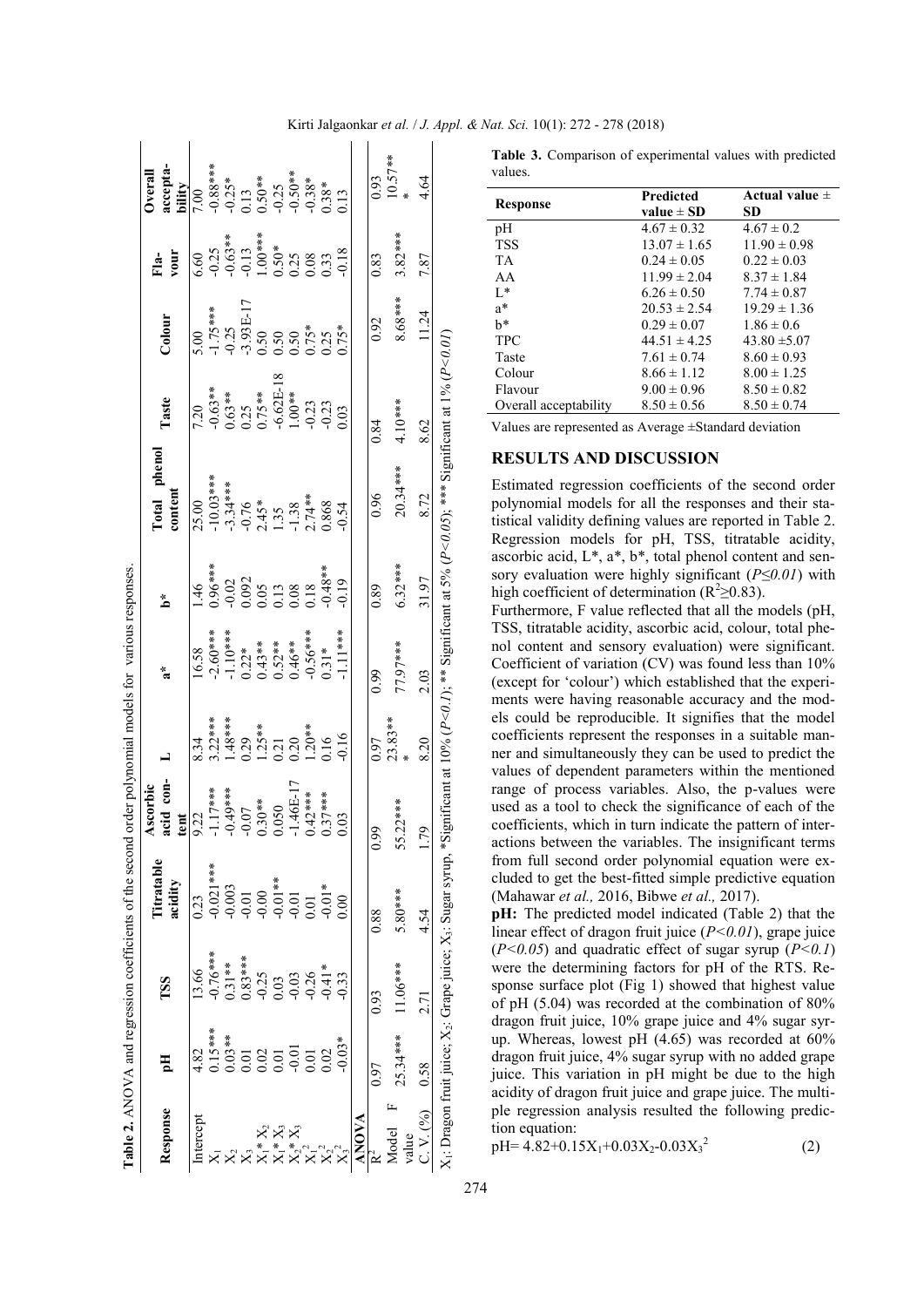Kirti Jalgaonkar *et al.* / *J. Appl. & Nat. Sci.* 10(1): 272 - 278 (2018)



**Fig. 1.** *Response surface plots for pH as a function of (a) grape juice and dragon juice (b) sugar syrup and grape juice*



**Fig. 2.** *Response surface plots for TSS as function of (a) sugar syrup and dragon juice (b) sugar syrup and grape juice*

**TSS:** It was revealed from the quadratic model fitted (Table 2) for the experimental data that all the three process variables, i.e. dragon fruit juice (*P<0.01*), grape juice (*P<0.05*) and sugar syrup (*P<0.01*) significantly affected the final TSS of dragon fruit based RTS. It was observed that TSS was positively correlated with grape juice concentration and sugar syrup; however negative correlation was observed with dragon fruit concentration (Fig 2). Higher coefficient of determination value ( $R^2 = 0.93$ ) suggested that the model represented the relationships among the selected process variables in a correct manner. The lowest and highest TSS was 11.50 and 14.60, respectively. The regression equation obtained was as follows:

TSS = 13.66-  $0.76X_1+0.31X_2+0.83X_3$ -  $0.41X_2^2$ -  $0.33X_3^2$ (3)

**Titratable acidity (TA):** It was observed from the coefficient table (Table 2) that dragon fruit juice concentration had a significant negative effect (*P<0.01*) on TA of developed RTS. Also, the interaction effect of dragon fruit juice and sugar syrup (*P<0.05*) and the quadratic effect of grape juice  $(P<0.1)$  have their significant negative effect on TA. Response surface plot (Fig 3) confirms the decrease in TA of RTS with an increase in dragon fruit juice concentration. The highest TA (0.26) was recorded at 60% dragon fruit juice and 5% grape juice concentration, while it was reduced to 0.19 at 80% dragon fruit juice and 5% grape juice. The second order polynomial equation can be written as follows:



**Fig. 3.** *Response surface plots for titratable acidity as a function of (a) grape juice and dragon juice (b) sugar syrup and grape juice*



**Fig. 4.** *Response surface plots for ascorbic content as a function of (a) sugar syrup and dragon juice (b) sugar syrup and grape juice.*

 $TA =$  0.23 - 0.021  $X_1$  - 0.01  $X_1X_3$  - 0.01  $X_2^2$  (4) **Ascorbic acid (AA) content:** Regression table (Table 2) showed that AA content of the RTS was reduced significantly (*P<0.01*) with the linear increase of dragon fruit juice and grape juice concentration. Sugar syrup concentration had no significant effect on the ascorbic acid content. Interaction effect of dragon fruit juice and grape juice had positive effect (*P<0.05*), while the quadratic effects of dragon juice and grape juice were also found significantly (*P<0.01*) affecting AA content of developed RTS. Highest ascorbic acid recorded was 12.10 mg/100g of the combination of 80% dragon fruit juice, 5% grape juice and 6% sugar syrup, whereas lowest ascorbic acid content (8.53 mg/100g) was observed at the combination of 70% dragon fruit juice, 5% grape juice and 4% sugar syrup, respectively. The  $R<sup>2</sup>$  value was also found to be on the higher side, i.e. 0.98. Graphical representation of the process variables with AA content has been shown in Fig 4. The empirical relationship between AA content and the independent variables is denoted by the following equation:

 $AA =$  9.22 - 1.17  $X_1$  - 0.49  $X_2$  + 0.30  $X_1X_2$  + 0.42  $X_1^2$  + 0.37  $X_2^2$ (5)

**Colour:** Among the various quality attributes as appreciated by consumers, colour has been recognized as influencing consumer acceptance (Melendez-Martinez *et al.,* 2004). It was measured in terms of L\*, a\* and b\*. The lightness, L\*, represents the darkest black at  $L^* = 0$ , and the brightest white at  $L^* = 100$ . The red/ green opponent colors are represented along the a\*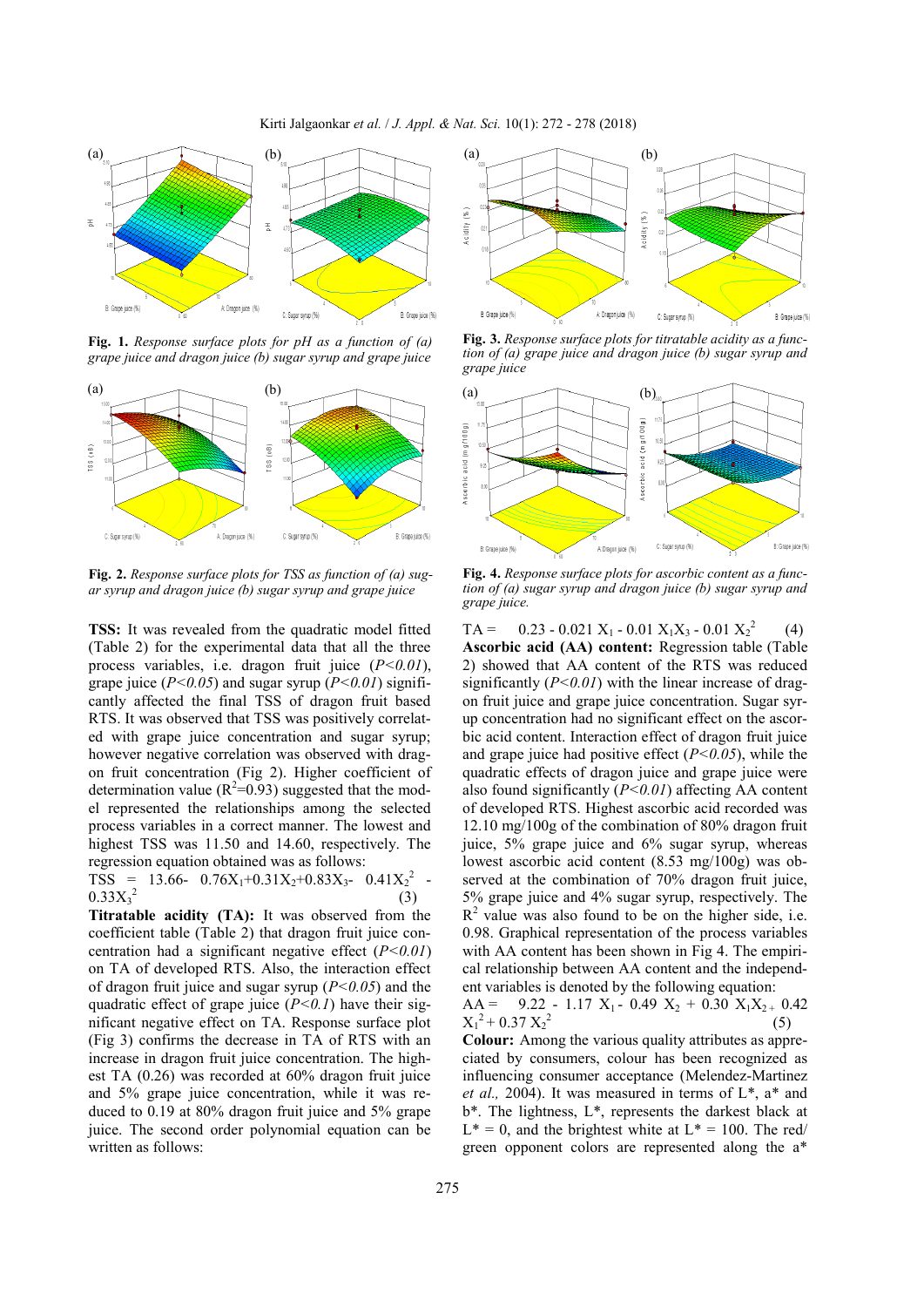

**Fig. 5.** *Response surface plots of (a) L value and (b) b\*value as a function dragon juice and grape juice.*



**Fig. 6.** *Response surface plots for TPC as a function of (a) grape juice and dragon juice (b) sugar syrup and grape juice*

axis, with green at negative a\* values and red at positive a\* values. The yellow/blue opponent colors are represented along the b\* axis, with blue at negative b\* values and yellow at positive b\* values.

L<sup>\*</sup> value: Among the three process variables, dragon fruit juice and grape juice have played an important role on L\* value of dragon based RTS. Both dragon juice and grape juice had significant positive effect  $(P<0.01)$  on lightness of the RTS (Table 2). The interaction effect of dragon juice and grape juice (*P<0.05*) and the quadratic effect of dragon juice (*P<0.05*) had their profound effect on L\* value. Lowest lightness value (5.69) was recorded at 70% dragon fruit juice, 5% grape juice and 4% sugar syrup; which highest value (16.20) was observed at 80% dragon fruit juice with 0% grape juice and 4% sugar syrup. Increase in L value was may be because of the increased dragon juice concentration and reduced grape juice concentration in the RTS. The data trend has been shown in Fig 5 (a). The following regression equation showed the relationship of L\* value and the process variables:

L\* value =  $8.34 + 3.22$  X<sub>1</sub> + 1.48 X<sub>2</sub> + 1.25 X<sub>1</sub>X<sub>2</sub> +  $1.20 X_1^2$ (6)

**a\* value:** Table 2 showed that most of the linear, interaction and quadratic effects of all the process variables had their significant effect on a\* value. Both dragon juice and grape juice were negatively correlated  $(P<0.01)$  with a<sup>\*</sup> value of developed RTS, while sugar syrup was positively associated  $(P<0.1)$  with a\* value. All the interaction effects, i.e. (dragon juice  $\times$  grape juice), (grape juice  $\times$  sugar syrup) and (dragon juice  $\times$ 



**Fig. 7.** *Response surface plots for overall acceptability as function of (a) sugar syrup and dragon juice (b) sugar syrup and grape juice*

sugar syrup) had their significant positive effect (*P<0.05*) on a\* value of developed RTS. Also, the quadratic effects of dragon juice and sugar syrup, as well as that of grape juice, had their effects at 1% and 10% level of significance, respectively. Lowest a\* value (11.49) was recorded at a concentration of 60% dragon fruit juice, 10% grape juice and 4% sugar syrup, whereas, highest (20.52) was recorded at 60% dragon fruit juice, 5% grape juice and 6% sugar syrup, respectively. The data fitted in second-order polynomial equation can be represented by following regression equation:

 $a^*$  value = 16.58 - 2.60X<sub>1</sub> - 1.10 X<sub>2</sub> + 0.22 X<sub>3</sub> + 0.43  $X_1X_2$  + 0.52  $X_1X_3$  + 0.46  $X_2X_3$  - 0.564  $X_1$ <sup>2</sup> + 0.31  $X_2$ <sup>2</sup> - $1.11 X_3^2$ (7)

**b\* value:** Linear positive effect (*P<0.01*) of dragon juice concentration can be observed from the regression table (Table 2). b\* value got increased from 0.17 at 70% dragon fruit juice, 10% grape juice and 2% sugar syrup concentration to 2.98 at 80% dragon fruit juice with no added grape juice and 2% sugar syrup. The positive correlation between dragon juice percentage and b\* value can also be seen from Fig 5 (b). The coefficient of determination was also on the higher side, i.e.  $R^2=0.89$ . The regression equation consisting of the significant terms is as follows:

b\* value =  $1.46 + 0.96$  X<sub>1</sub> - 0.48 X<sub>2</sub><sup>2</sup> (8) **Total phenolic content (TPC):** The regression coefficients of both dragon fruit juice  $(P<0.01)$  and grape juice concentration  $(P<0.01)$  were found to have their negative impact on TPC of developed RTS (Table 2). The highest phenol content (46.20 mg/100g) was observed at 60% dragon fruit concentration with 0% grape juice, which was significantly reduced to 15.90 at 80% dragon fruit juice and 10% grape juice. The decrease of phenol content was attributed to the fact that release of phenolics is restricted from the matrix of pectin and polysaccharides due to their adherence with complex cell wall matrices. The lower amount of phenolics in pulp might be another reason for the reduction in TPC of RTS (Siddhuraju *et al.,* 2002). The graphical representation showing the effect of process variables on TPC is given in Fig. 6. The coefficient of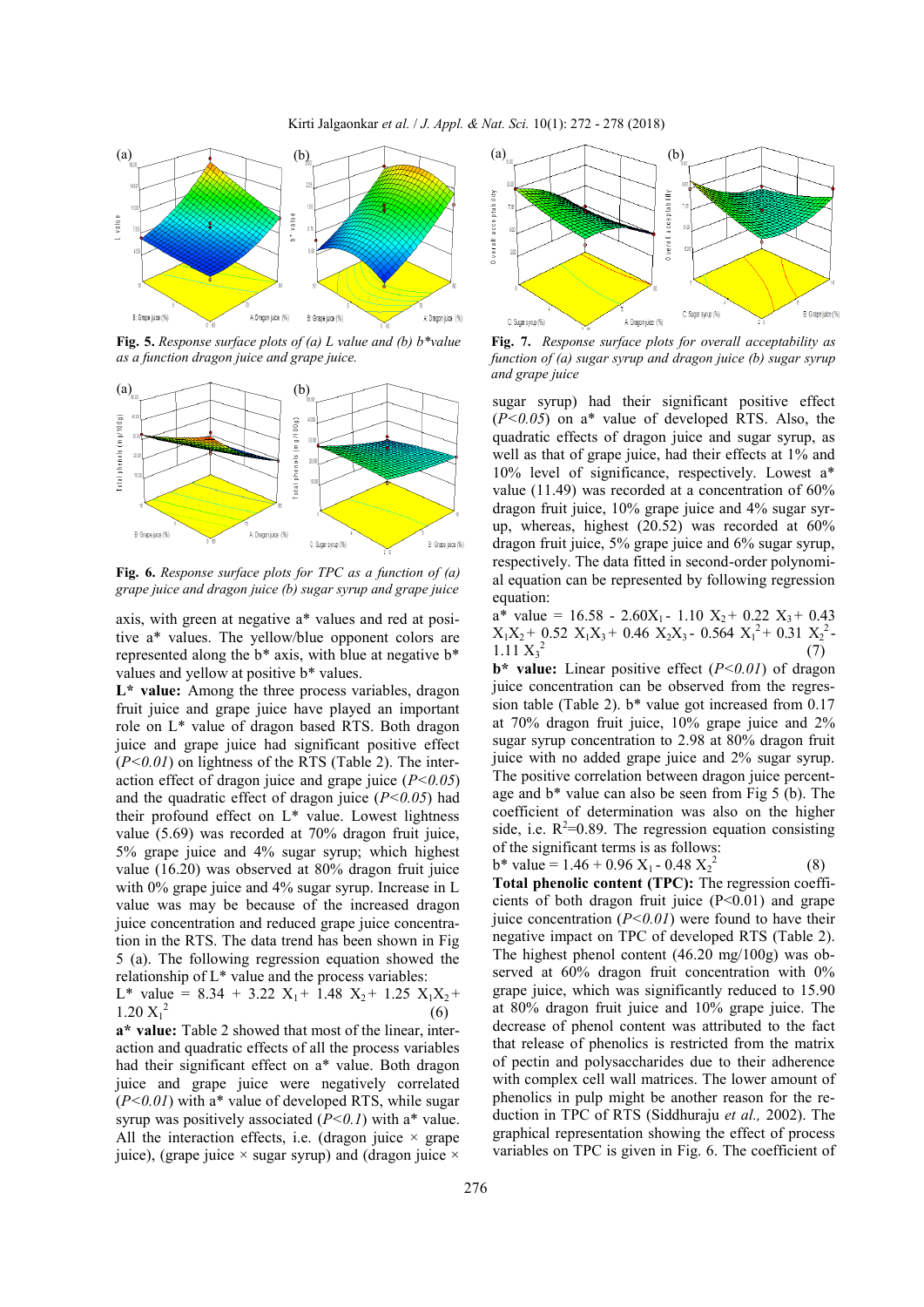determination  $R^2$  was observed to be 0.96. The mathematical relationship between TPC and the process variables in coded form can be represented as follows: TPC= 25-10.03  $X_1$ -3.34  $X_2$ +2.45  $X_1X_2$ +2.74  $X_1^2$ (9)

#### **Sensory evaluation**

Taste: Taste of the RTS is the most important quality that directly affected on the consumers acceptability. It was observed from sensory evaluation that taste of the RTS varied in a positive manner  $(P<0.05)$  with dragon juice concentration, whereas it behaved inversely with grape juice concentration (*P<0.05*). However, the best sensory score for taste (9) was obtained at 70% dragon fruit juice, 10% grape juice and 6% sugar syrup; no significant difference was obtained when compared with 80% dragon fruit juice, 5% grape juice and 6% sugar syrup. Consequently, when grape juice was not added, the taste score of the RTS was significantly reduced to 5. Regression model fitted for the taste also indicated that the interaction effects (dragon fruit juice× grape juice) and (grape juice  $\times$  sugar syrup) has a significant positive effect  $(P<0.05)$  with higher  $R^2$  $(0.84)$ . The regression equation containing the significant terms can be depicted as follows:

Taste =  $7.20 + 0.63$  X<sub>1</sub> - 0.63 X<sub>2</sub> + 0.75 X<sub>1</sub>X<sub>2</sub> + 1.00  $X_2X_3$  (10)

**Colour:** It was observed that addition of dragon juice concentration has a slightly negative impact (P<0.01) among the panel members for the acceptability of colour of the RTS but to a certain level. RTS having the highest concentration of dragon fruit juice (80%) was least likely and obtained colour acceptability of 4, whereas RTS having a combination of (60% dragon fruit juice with no added grape juice and 4% sugar syrup) was more likely and gained acceptability of 9. It was revealed from the statistical analysis that grape juice and sugar syrup concentration has no significant effect on the colour acceptability of the RTS. The value for coefficient of determination  $(R^2)$  was 0.92. The regression equation for colour of RTS in coded form of variables can be written as below:

Colour =  $5 - 1.75$   $X_1 + 0.75$   $X_1^2 + 0.75$   $X_3^2$ (11)

**Flavour:** The predicted response model (Table 2) indicated that there exists negative linear effect of grape juice  $(P<0.1)$  and sugar syrup  $(P<0.05)$ . The interaction effects (dragon juice  $\times$  grape juice) and (dragon juice  $\times$  sugar syrup) was also found to have effect at 1% and 10% level of significance, respectively. Among the three variables, sugar played an important role in flavor of dragon based RTS. It was observed that decrease in sugar content in the blend increased the flavor of prepared RTS. Highest flavour value (9) was recorded at 70% dragon fruit juice, 10% grape juice and 2% sugar syrup; whereas, least value (5) was obtained at 70% dragon fruit juice, 10% grape juice and 6% sugar syrup concentration. The second order polynomial equation can be written as below:

Flavour =  $6.60 - 0.63 X_2 + 1 X_1X_2 + 0.50 X_1X_3$  (12)

**Overall acceptability:** It was observed from the sensory evaluation that overall acceptability of the dragon fruit based RTS was least (4) at 80% dragon fruit juice and 4% sugar syrup with 0% grape juice. Whereas, RTS having 80% dragon fruit juice, 5% grape juice and  $6\%$  sugar syrup was highly preferred (score = 9) by the panel members. It was also revealed from the statistical analysis that concentration of dragon fruit juice  $(P<0.01)$  and grape juice  $(P<0.1)$  significantly affected the acceptability of the RTS (Fig. 7). The value of determination coefficient  $\mathbb{R}^2$  was 0.93. The following equation depicts the mathematical relationship between OA and process variables:

Overall acceptability = 7 - 0.8 X<sub>1</sub> - 0.25 X<sub>2</sub> + 0.50 X<sub>1</sub>X<sub>2</sub>  $- 0.50 \text{ X}_2\text{X}_3 - 0.38 \text{ X}_1^2 + 0.38 \text{ X}_2^2$ (13)

**Optimization of process variables:** Numerical optimization was carried out using Design expert 9.0 by setting up goals for each independent and dependent parameter. The three variables were kept in range, pH is target to 4.90, TSS (12-15°Brix) and TA (0.2-0.25%) were kept in range, AA (8.53-12.10), a\* (11.49-20.52), TPC (15.9-46.2), taste (5-9), colour (4-9), flavour (6- 9), OA (6-9) were maximized and L\* (5.69-16.20) and b\* (0.17-2.98) were minimized, respectively. About 32 solutions were obtained and the solution with maximum desirability of 0.85 was selected as the optimum solution. The optimum condition obtained was dragon fruit (70%), grape juice (5 %) and sugar syrup (3%), respectively. Experiments were conducted on these optimum conditions to validate this solution and the results were presented in Table 3.

#### **Conclusion**

The effort was undertaken to prepare dragon fruit juice based ready to serve the beverage. Models (pH, TSS, titratable acidity, ascorbic acid content, colour, total phenol content, sensory evaluation) were found to be statistically valid and provided adequate information regarding the behaviour of the responses upon variation in concentration of dragon fruit juice, grape juice and sugar syrup. The optimum condition for dragon fruit juice based RTS was found to be 70% dragon fruit juice, 5 % grape juice, 3 % sugar syrup with remaining percentage of pomegranate juice (22 %). The respective values of responses are, pH  $(4.67 \pm 0.2)$ , TSS  $(11.90 \pm 0.98)$ , acidity  $(0.22 \pm 0.03)$ , ascorbic acid content (8.37 ± 1.84), L\* (7.74 ± 0.87), a\* (19.29 ± 1.36),  $b*$  (1.86  $\pm$  0.6), TPC (43.80  $\pm$ 5.07 mg/100g) and overall acceptability  $(8.50 \pm 0.74)$ , respectively. The developed RTS can be used as micronutrient enriched health drinks.

#### **REFERENCES**

Anonymous (2017). [http://blog.diabetv.com/dragon](http://blog.diabetv.com/dragon-fruit-and-diabetes-glucose-control)-fruit-and -[diabetes](http://blog.diabetv.com/dragon-fruit-and-diabetes-glucose-control)-glucose-control AOAC (2000) 17th Ed., Official Methods of Analysis. International, Gaithersburg, MD, Method 942.15.